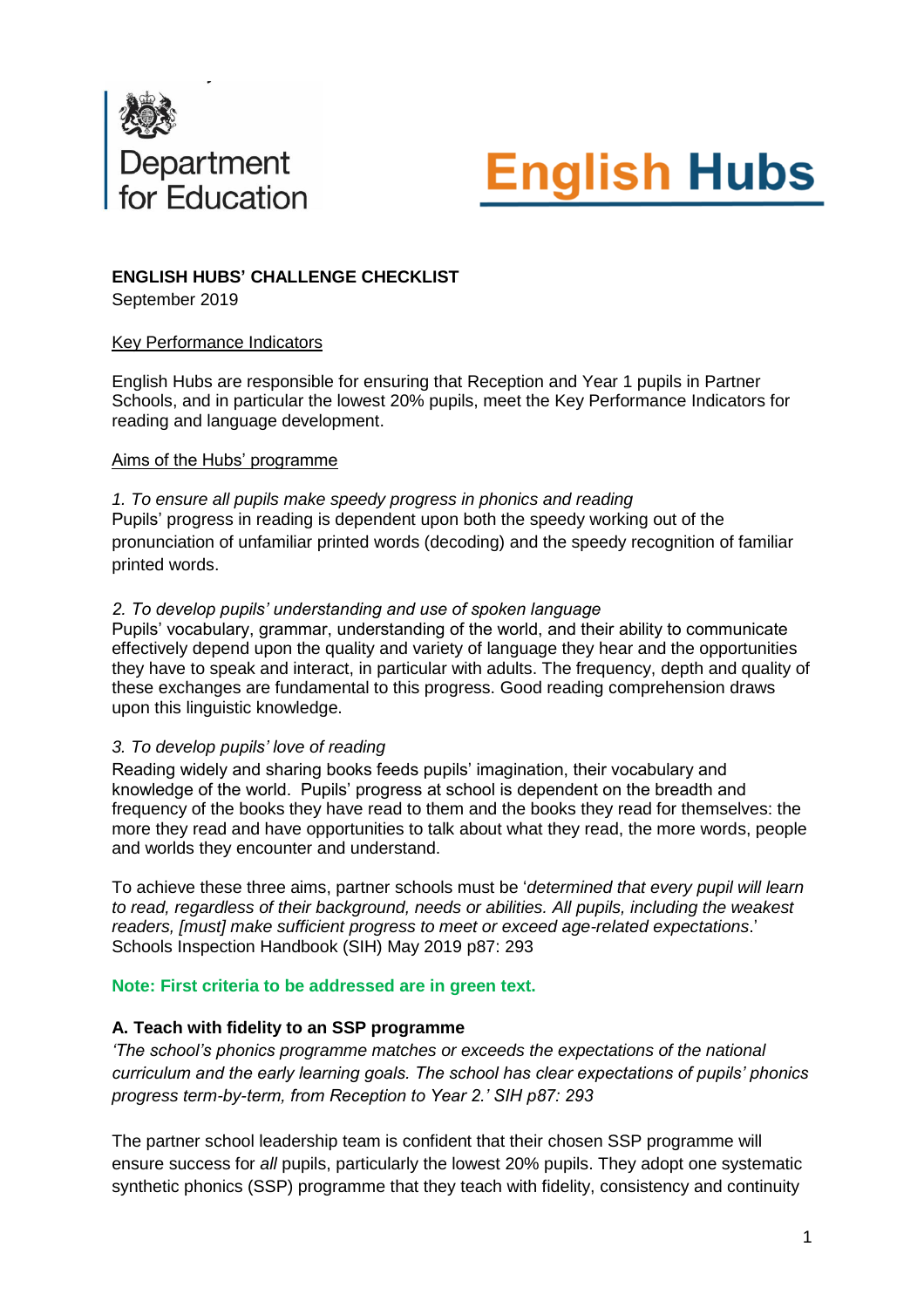from Reception to Y2. Leaders have discussed the barriers and challenges with staff before they commit to becoming a partner school.

The leadership team ensure that:

# **Training**

- 1. SSP training and CPD is booked with an accredited training provider
- 2. The SSP provider shows teachers how to teach the lowest 20% pupils to read, including those with SEND

# **Resources**

- 3. The SSP programme sets out daily expectations for teaching the NC elements listed below
- 4. Correct resources are particular to the SSP programme (sound charts, friezes, sound and word cards, cumulative texts)

# **Teaching**

- 5. Sufficient time is given to teach phonics, reading and writing
- 6. Teachers and TAs (who are teaching reading) understand the specific activities in the SSP programme
- 7. Teachers and TAs teach these activities confidently
- 8. Teachers pay particular attention to pupils who fall behind during SSP lessons
- 9. The pace of teaching is not slowed for pupils who fall behind

# Progress and assessment

- 10. There are clear term-by-term expectations of progress from Reception to Y2
- 11. The reading leader/ class teacher assesses pupils using an individual termly/half termly reading assessment to record letter-sound knowledge and word reading (using assessments in the SSP programme)
- 12. Half-termly data on the lowest 20% pupils from *EHTC Sound and Word Assessment* is uploaded onto EHTC portal from autumn half term 2019
- 13. Assessments are used to organise pupils efficiently to maximise progress

### Slowest progress pupils

- 14. SSP lessons are of the highest standard to reduce the amount of extra support needed
- 15. Pupils who fall behind are identified immediately using the SSP programme's assessments
- 16. These pupils receive extra daily practice following the school's SSP programme (In green on E)

# Parents

17. Parents are informed of the SSP programme adopted: what is taught and how they could provide extra practice to develop fluency; how the school will provide extra practice to prevent serious problems developing

NC 2014 Year 1 Word reading, spelling and handwriting (\*additional to NC) Pupils are taught to:

### Reading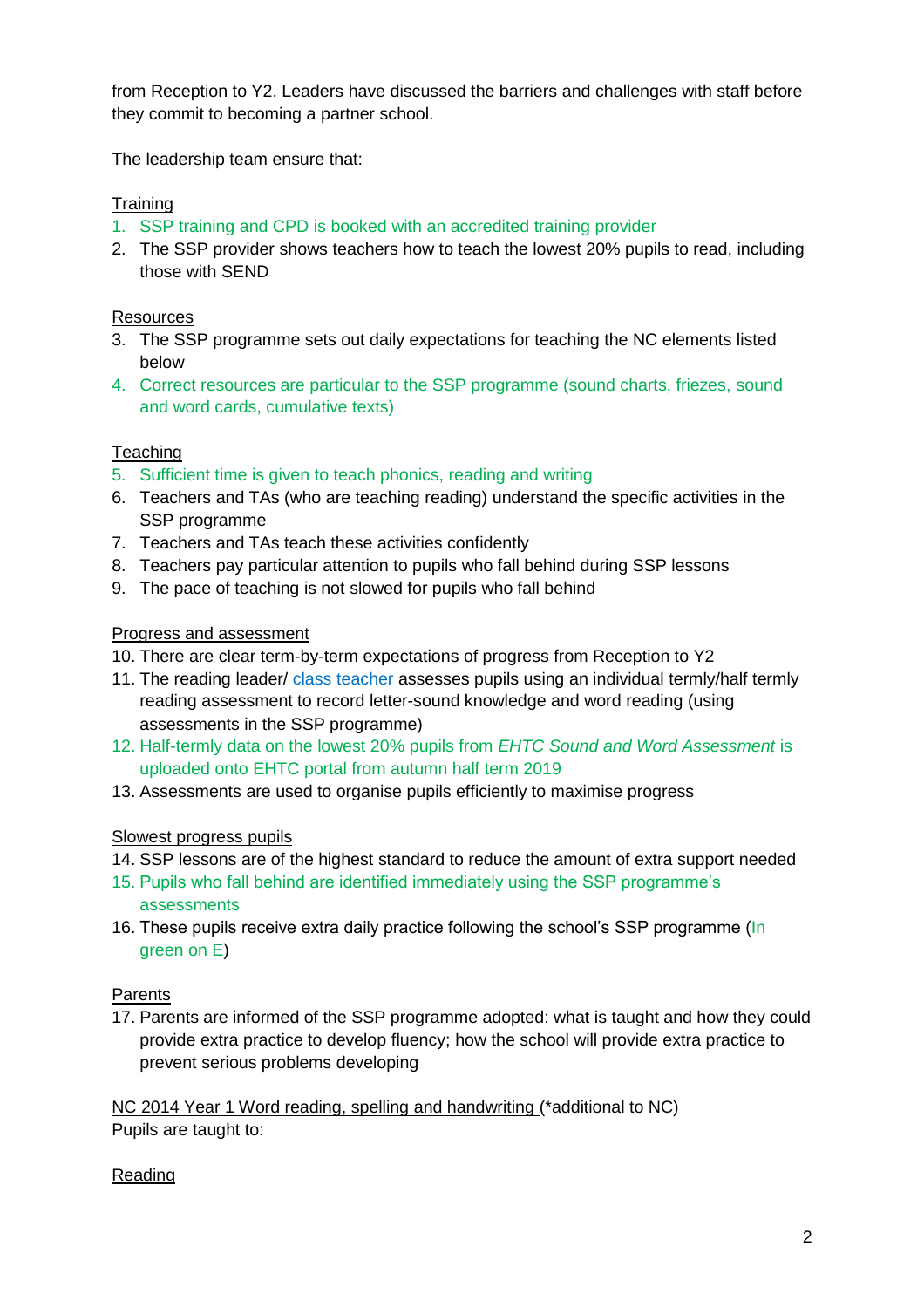- 1. Respond speedily with the correct sound to graphemes (letters or groups of letters) for all 40+ phonemes, including, where applicable, alternative sounds for graphemes
- 2. Blend spoken sounds into words\*
- 3. Read accurately by blending sounds in unfamiliar words containing GPCs that have been taught
- 4. Read words containing taught GPCs and –s, –es, –ing, –ed, –er and –est endings
- 5. Read other words of more than one syllable that contain taught GPCs
- 6. Read common exception words, noting unusual correspondences between spelling and sound
- 7. Read aloud accurately books that are consistent with their developing phonic knowledge and that do not require them to use other strategies to work out words
- 8. Re-read these books to build up their fluency and confidence in word reading

### **Handwriting**

- 9. Sit correctly at a table, holding a pencil comfortably and correctly
- 10. Form lower-case letters in the correct direction, starting and finishing in the right place

### Spelling

- 11. Spell words containing each of the 40+ GPCs already taught by:
- Writing letters in response to hearing a sound\*
- $-$  Identifying the sounds and then writing the sound with letter/s<sup>\*</sup>
- 12. Spell common exception words
- 13. Write from memory simple sentences dictated by the teacher that include words using the GPCs and common exception words taught so far

### **Writing**

14. Write sentences by saying out loud what they are going to write about; composing a sentence orally before writing it; sequencing sentences to form short narratives; rereading what they have written to check that it makes sense

### **B. Make a strong start in Reception**

*'Reading, including the teaching of systematic, synthetic phonics, is taught from the beginning of Reception' SIH 2019*

Reception teachers:

- 1. Timetable daily SSP lessons from the second week in Reception
- 2. Ensure at least 20 minutes is given to teaching of phonics, reading and writing right from the start, building to at least 45 minutes by the end of the year (this may be one session or organised throughout the day).
- 3. Follow the same SSP programme as Y1 and 2
- 4. Know how to cope with 'staggered' starts
- 5. Identify pupils who are falling behind, by the third week in school
- 6. Give all pupils practice in reading letter-sound correspondences and oral sound-blending a few times each day
- 7. Give daily extra practice to pupils falling behind in a small group or individually
- 8. Ensure extra practice matches the school's SSP programme
- 9. Display the necessary friezes and charts for the SSP programme at the right height
- 10. Ensure all pupils sit where they can see the teacher and resources during SSP lessons
- 11. Teach SSP in a quiet space to help pupils focus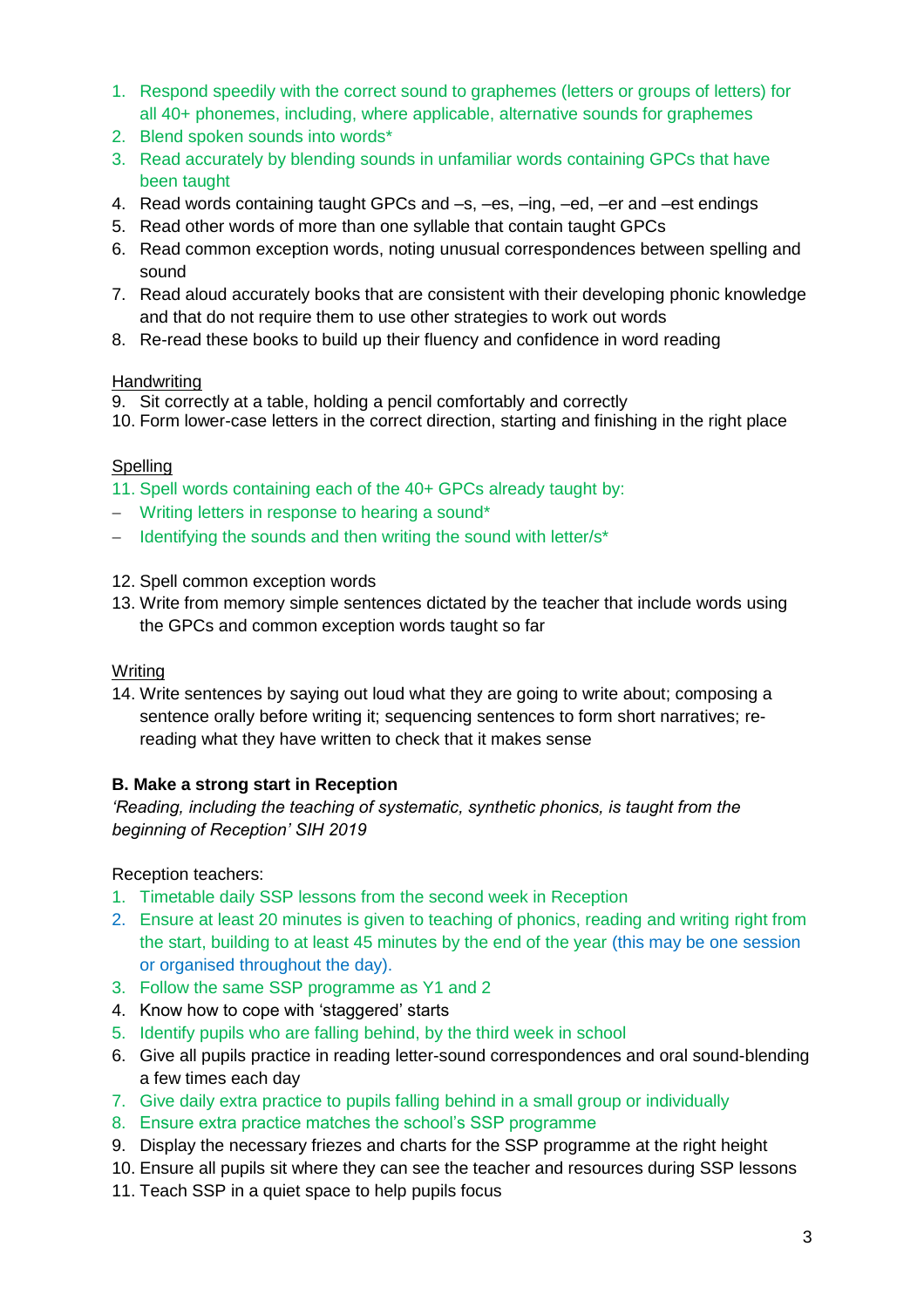12. Set up frequent meetings to show parents how to help their children practise reading sounds and words at home

## **C. Ensure cumulative progression of sounds and books**

*'The sequence of reading books shows a cumulative progression in phonics knowledge that is matched closely to the school's phonics programme. Teachers give pupils sufficient practice in reading and re-reading books that match the grapheme-phoneme correspondences they know, both at school and at home.' SIH p87: 293*

Leaders ensure that:

- 1. Decodable reading books are organised in the given sequence in their chosen SSP programme i.e. reading books build letter-sound correspondences cumulatively. Books are *not* sorted by traditional 'Book-Banding' criteria based on a mix of methods, i.e. sequential 'decodable' books are not mixed with texts that rely on repetition, prediction and 'look and say'
- 2. Pupils read texts/books that closely match the letter-sound correspondences they can read at home as well as in school
- 3. These texts/books contain few exception words, as listed in the school's SSP programme
- 4. Pupils are *not* asked to read books that require them to guess words or deduce meaning from pictures, grammar or context clues, or taught words using whole word recognition
- 5. Pupils practise sounding out the words in the story and read exception words before they read the text/book
- 6. Pupils re-read these texts/books at school and home to build fluency
- 7. Pupils falling behind are given extra practice to re-read these texts/books
- 8. Pupils continue to read books in a progressive sequence until they can decode unfamiliar words confidently
- 9. As soon as pupils can read unfamiliar words confidently, they read wider literature and no longer read books in the school's levelled reading programme
- 10. Teachers keep records of the books pupils read in school and at home
- 11. Pupils practise reading books at home once they have read them at school
- 12. Parents know how to increase their children's fluency in reading sounds, words and books, at each point in their children's learning
- 13. Teachers provide extra reading practise for pupils who do not practise at home
- 14. Parents understand the difference between stories to share and stories that children read aloud

### **D. Build a team of expert reading teachers**

*'The school has developed sufficient expertise in the teaching of phonics and reading.' SIH p87: 293*

The headteacher:

- 1. Has appointed a reading leader with expertise in and experience of teaching phonics
- 2. Gives the reading leader dedicated time to fulfil the role (see below)
- 3. Ensures all grades of management (including the headteacher), teachers and teaching assistants attend the SSP provider's training
- 4. Ensures that SSP training is provided for new staff.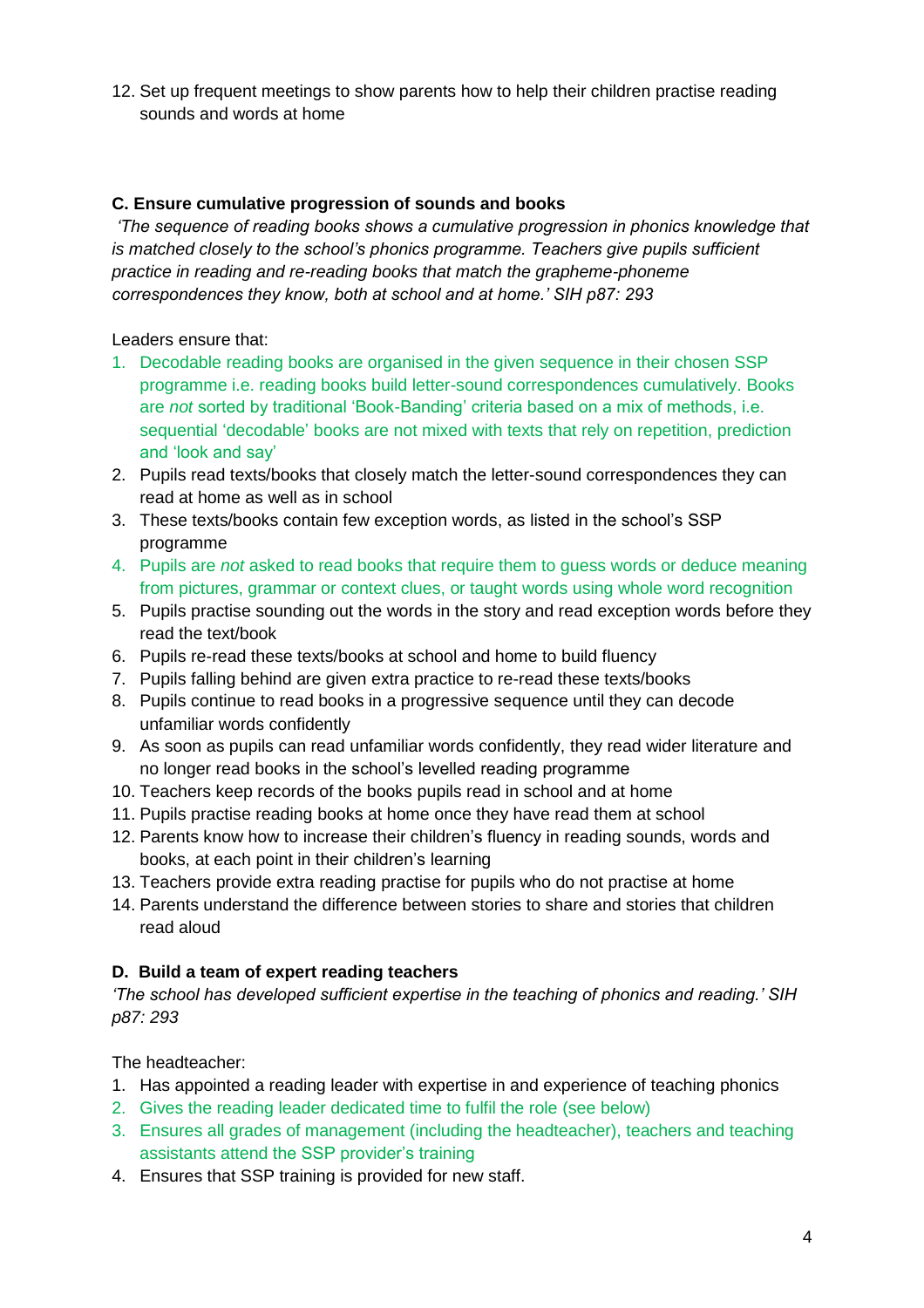The reading leader:

- 1. Meets frequently with the headteacher to discuss the impact of each teacher on pupils' progress, particularly the lowest 20%
- 2. Uses the *SSP practice map* to plan activities for teachers to practise
- 3. Uses assessment data of the lowest 20% pupils to decide areas for practice
- 4. Timetables practice times (weekly if possible) and ensures all reading teachers attend
- 5. Knows how to run practice sessions
- 6. Coaches reading teachers (who need extra support) during SSP lessons
- 7. Coaches reading teachers who support pupils who have fallen behind
- 8. Keeps a record of all practice and coaching sessions

# **E. Reach the lowest 20% pupils**

'*The ongoing assessment of pupils' phonics progress is sufficiently frequent and detailed to identify any pupil who is falling behind the programme's pace. If they do fall behind, targeted support is given immediately.*' *SIH p87: 293*

The reading leader:

- 1. Ensures SSP lessons are of the highest standard to reduce the number of pupils who need extra support
- 2. Uses the programme's SSP assessment to identify immediately pupils falling behind
- 3. Organises extra daily practice for pupils falling behind, following the school's SSP programme
- 4. Builds a profile of pupils receiving extra support (SEND, EAL, speech delay, attendance, time in school, previous teaching)
- 5. Provides regular CPD for teachers in both the content and teaching manner to support pupils falling behind
- 6. Fast tracks late-entry pupils to catch up with their peers
- 7. Designates a member of staff to improve attendance for these pupils
- 8. Engages the support of parents, where appropriate

# **F. Build talking and listening into all activities across the whole day**

*'High quality adult-child interactions are important and sometimes described as talking* with *children rather than just talking* to *children. Adults have a vital role to play in modelling effective language and communication.' EEF Preparing for Literacy, June 2018*

(See Talk Through the Day – on portal from January 2020) Teachers:

- 1. Identify pupils with delayed language acquisition quickly and organise frequent, sustained one-to-one and small group discussion for these pupils
- 2. Teach pupils to follow clear expectations for partner, class and group discussion including:
	- listening behaviours
	- routines for talking with a partner
	- routines for giving feedback to the group
- 3. Help pupils learn and use new vocabulary throughout the day, in each area of learning
- 4. Model how to use new vocabulary and syntax through the day by using words and phrases relevant to the area of learning, deliberately, systematically and repeatedly.
- 5. Help pupils articulate their ideas and thoughts in well-formed sentences by:
	- building sentences orally and rephrasing what they say
	- teaching new vocabulary before a given activity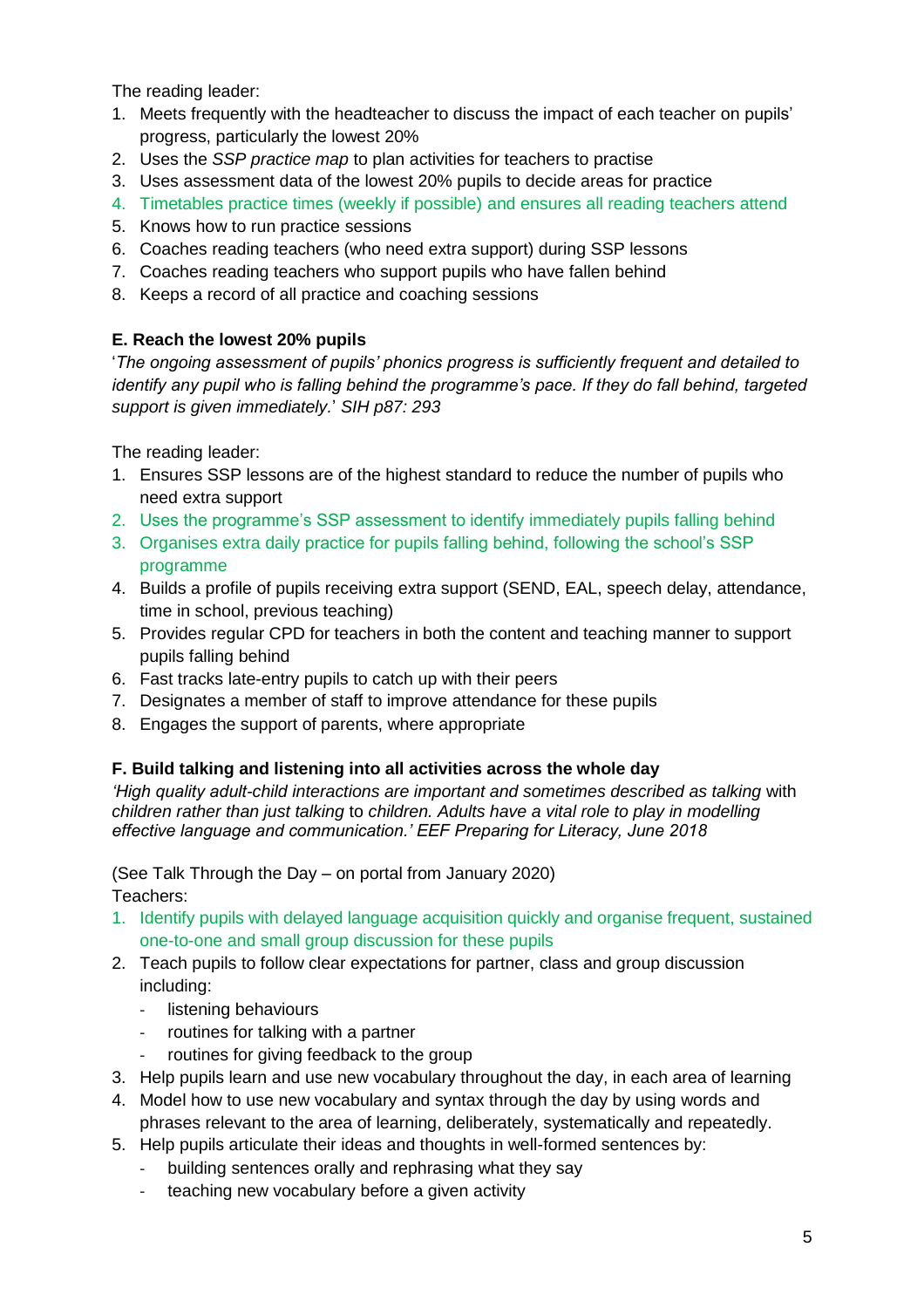- modelling how they think out loud
- asking questions to check pupils' understanding
- extending their ideas
- asking both closed and open questions

# **G. Develop pupils' listening comprehension and language by reading aloud and talking about stories, poems and non-fiction books**

*'Stories, poems, rhymes and non-fiction are chosen for reading to develop pupils' vocabulary, language comprehension and love of reading. Pupils are familiar with and enjoy listening to a wide range of stories, poems, rhymes and non-fiction.' SIH p87: 293*

### Teachers:

### **Storytimes**

(List of suggested stories; Talk Through Stories; Best Book Corners - on portal from October 2019)

- 1. Timetable a daily 20-minute storytime
- 2. If following Talk Through Stories, timetable a daily 10-minute 'Vocabulary time'
- 3. Have a list of quality stories to read aloud to pupils each half-term, including traditional and modern stories
- 4. Show enjoyment of each story using their voice and manner to make the meaning clear.
- 5. Read aloud, re-read and talk about stories to build familiarity and understanding
- 6. Teach new vocabulary in the context of the story
- 7. Provide extra small group storytimes for pupils with delayed language acquisition
- 8. Help pupils retell the story and take on different roles in imaginative play
- 9. Organise appealing book corners
- 10. Show parents how to read aloud and talk about stories with their children and send home quality books

### Non-fiction books

(See Talk Through the Day – on portal from January 2020) Teachers:

- 1. Read aloud non-fiction books that will extend their knowledge of the world and illustrate a current topic.
- 2. Make books with photographs and narratives of everyday events and activities, and places they have visited.
- 3. Talk about these books with pupils, introducing specific vocabulary and building sentences orally.
- 4. Read and re-read these books so pupils learn to use the language necessary to explain what is happening in each illustration/ photograph
- 5. Make the books available for pupils to share at school and at home.

### Learning rhymes, poems and songs

(See list of suggested rhymes, poems and songs and on portal – from January 2020) Teachers:

- 1. Timetable a ten-minute rhyme and singing session every day
- 2. Have a list of traditional and contemporary poems and rhymes for children to listen to and learn
- 3. Have a list of songs that will develop pupils' vocabulary
- 4. Show enjoyment and use voice and manner to emphasise words and phrases,